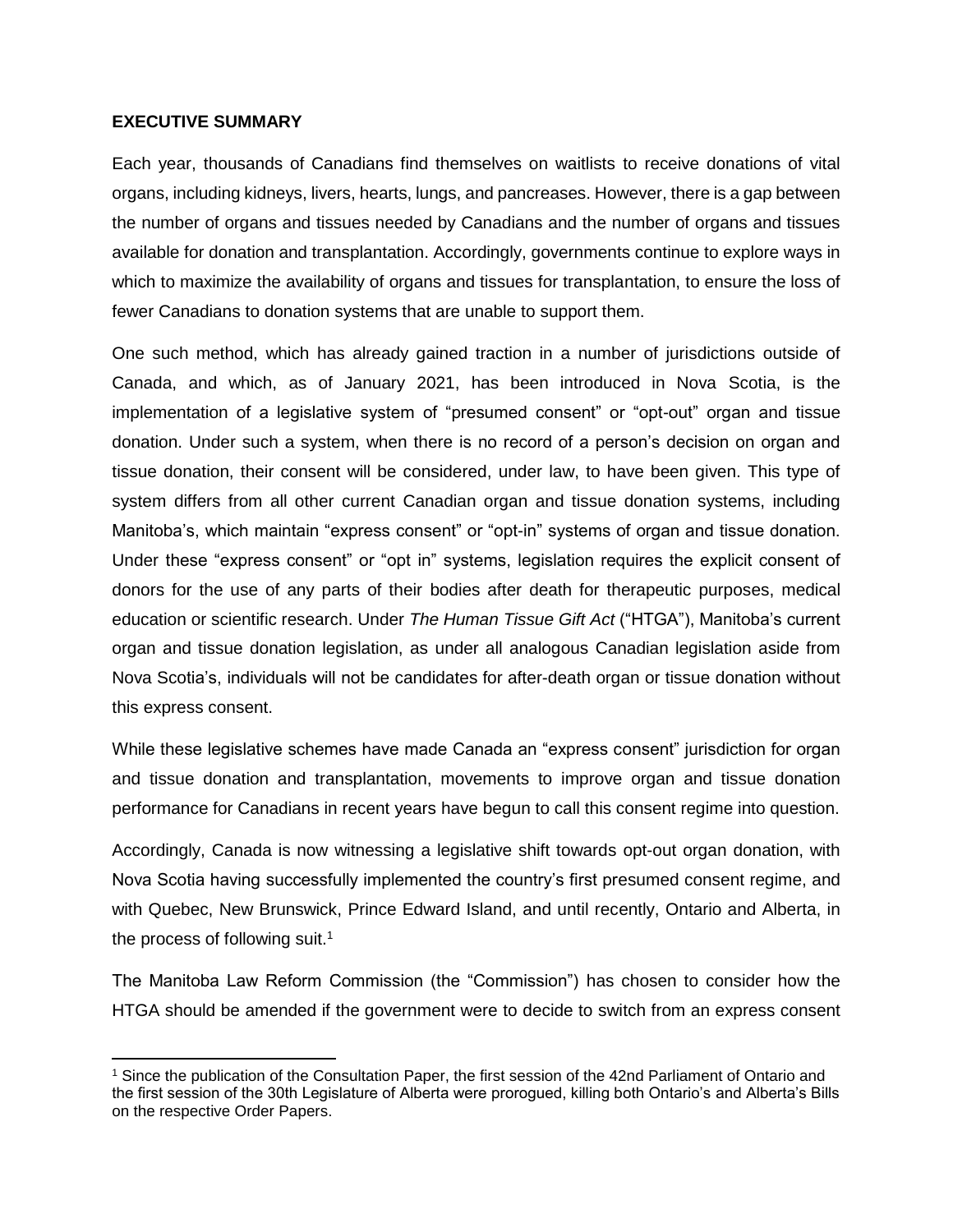to a presumed consent statutory organ and tissue donation framework. Accordingly, the Commission takes no position in this Report on whether or not to recommend the enactment of such legislation, but on what elements ought to be included in such legislation if it were to be implemented, and how these elements should be crafted.

Ultimately, the Commission outlines nineteen recommendations in respect of the mechanisms for indicating consents and refusals to organ and tissue donation under such a framework, the exceptions to presumed consent under said framework, and the role of proxies or individuals who may consent or refuse to organ and tissue donation on someone else's behalf. The key recommendations are summarized below.

In terms of mechanisms for indicating consents and refusals, the Commission recommends the implementation of a central registry in which consents and refusals respecting organ and tissue donation can be registered. The Commission recommends that Manitobans be able to register their consents and refusals in said registry in a number of different ways, including (1) by indicating the consent or refusal in whatever standardized written or electronic forms are created for this purpose; (2) by indicating the consent or refusal to a Manitoba Health and Seniors Care representative or Manitoba Public Insurance representative when updating or applying for the issuance of a Manitoba Health Card or when applying for the issuance or renewal of a Manitoba driver's license or Manitoba Identification Card, respectively; (3) by indicating the consent or refusal in a signed, dated, and witnessed written document that is delivered to the body that is responsible for maintaining the registry; and (4) by indicating the consent or refusal orally in the presence of witnesses, and detailing this oral instruction in a signed, dated, and witnessed written document that is delivered to the body that is responsible for maintaining the registry.

The Commission recommends that reasonable efforts must be made to determine whether an individual consents or refuses to organ and tissue donation prior to determining that deemed consent has been triggered and that donation and transplantation activities can commence.

Reasonable efforts would include checking the registry for a consent or refusal, and where no consent or refusal has been registered, and where it is deemed appropriate, asking the individual or their alternate decision maker whether they wish to make a direction regarding organ and tissue donation. If after taking these steps, neither a consent nor refusal is obtained, the Commission recommends that consent should be presumed and that organ donation activities may commence.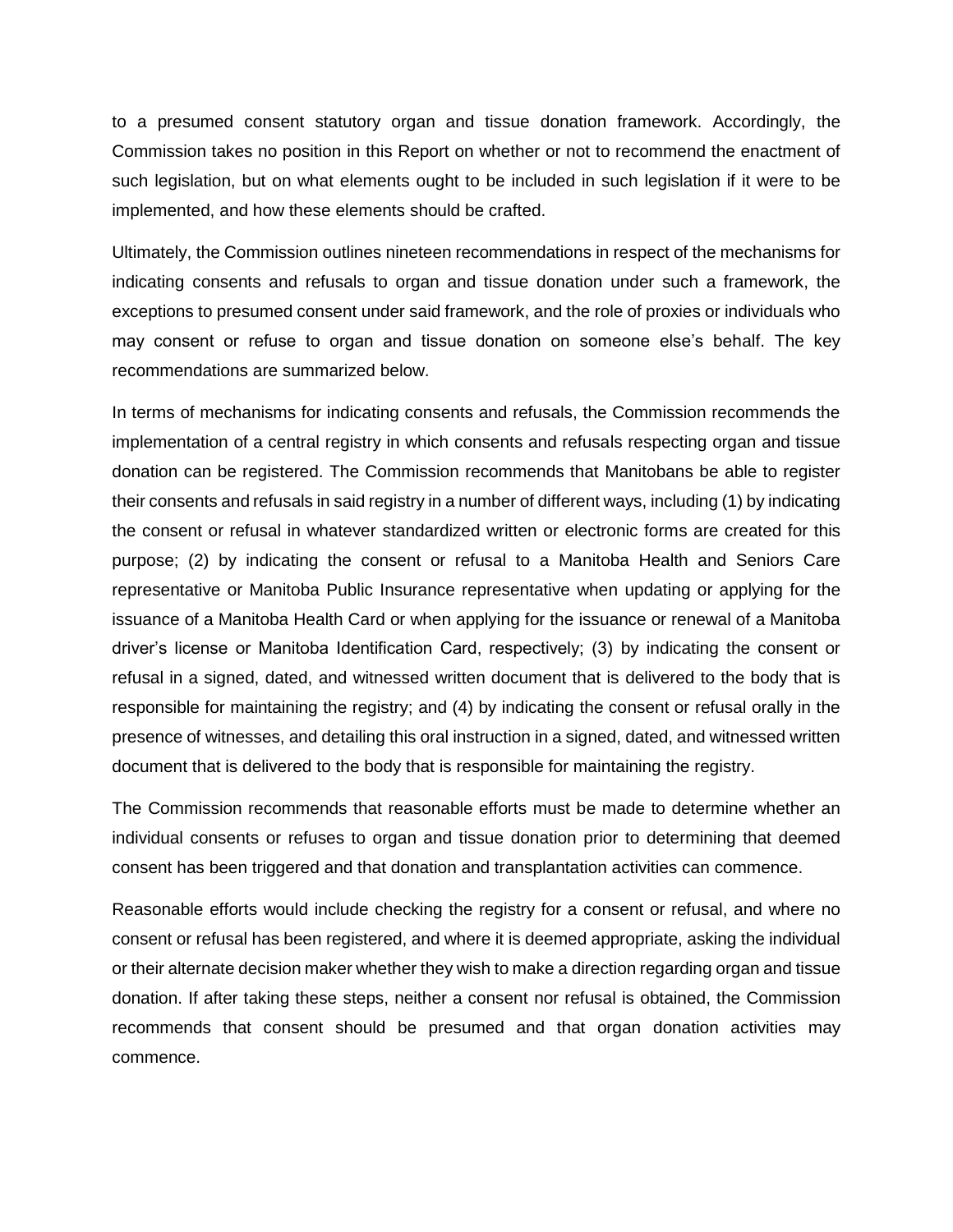With respect to exceptions to a presumed consent framework, the Commission recommends that an individual should not be deemed to consent to organ and tissue donation in the ordinary course where: (1) they have died and for a significant period before dying they lacked the capacity to make a decision respecting donation after death; (2) they have died and they were not ordinarily resident in the Province for a period of at least 12 months immediately before dying; (3) they were under the age of majority at the time of death; and (4) they have died and at the time of death, they have on their person a written indication of consent or refusal to organ and tissue donation that is signed, dated, and witnessed by a competent adult witness.

The Commission also recommends that under certain circumstances, certain individuals should be able to consent or refuse to organ and tissue donation on another individual's behalf.

Specifically, the Commission recommends that where an individual has died, either their proxy (where they are over the age of 18), their nearest relative (where a proxy is not authorized to act or is unavailable), or the person lawfully in possession of their body or the Inspector of Anatomy (where there is no nearest relative or the nearest relative is unavailable) may make such a decision on their behalf. More specifically, these individuals may make such a decision on a deceased person's behalf where: (1) the deceased person has registered a decision regarding donation after death, but the alternate decision maker has information that would lead a reasonable person to conclude that the deceased person would have made a different decision; (2) the deceased person has not registered a decision regarding donation after death, resulting in deemed consent, but the alternate decision maker has information that would lead a reasonable person to conclude that the deceased person would not have consented to donation after death; (3) the deceased person has registered a decision regarding donation after death, but this decision cannot be acted upon because the deceased person was not capable of understanding the nature and effect of their decision when they made it; and (4) the deceased person has not registered a decision regarding donation after death but deemed consent does not apply because of an exception to the presumed consent framework.

Where an individual is an adult and has not yet died but death is deemed to be imminent and inevitable, the Commission recommends that either their proxy (where they are over the age of 18), or their nearest relative (where a proxy is not authorized to act or is unavailable), may consent or refuse to organ and tissue donation on their behalf. More specifically, these individuals may make such a decision on the dying adult's behalf where: (1) the dying adult has not registered a decision regarding donation after death, and in the opinion of a medical practitioner, the dying adult is incapable of making a decision due to injury or disease; and (2) the dying person has